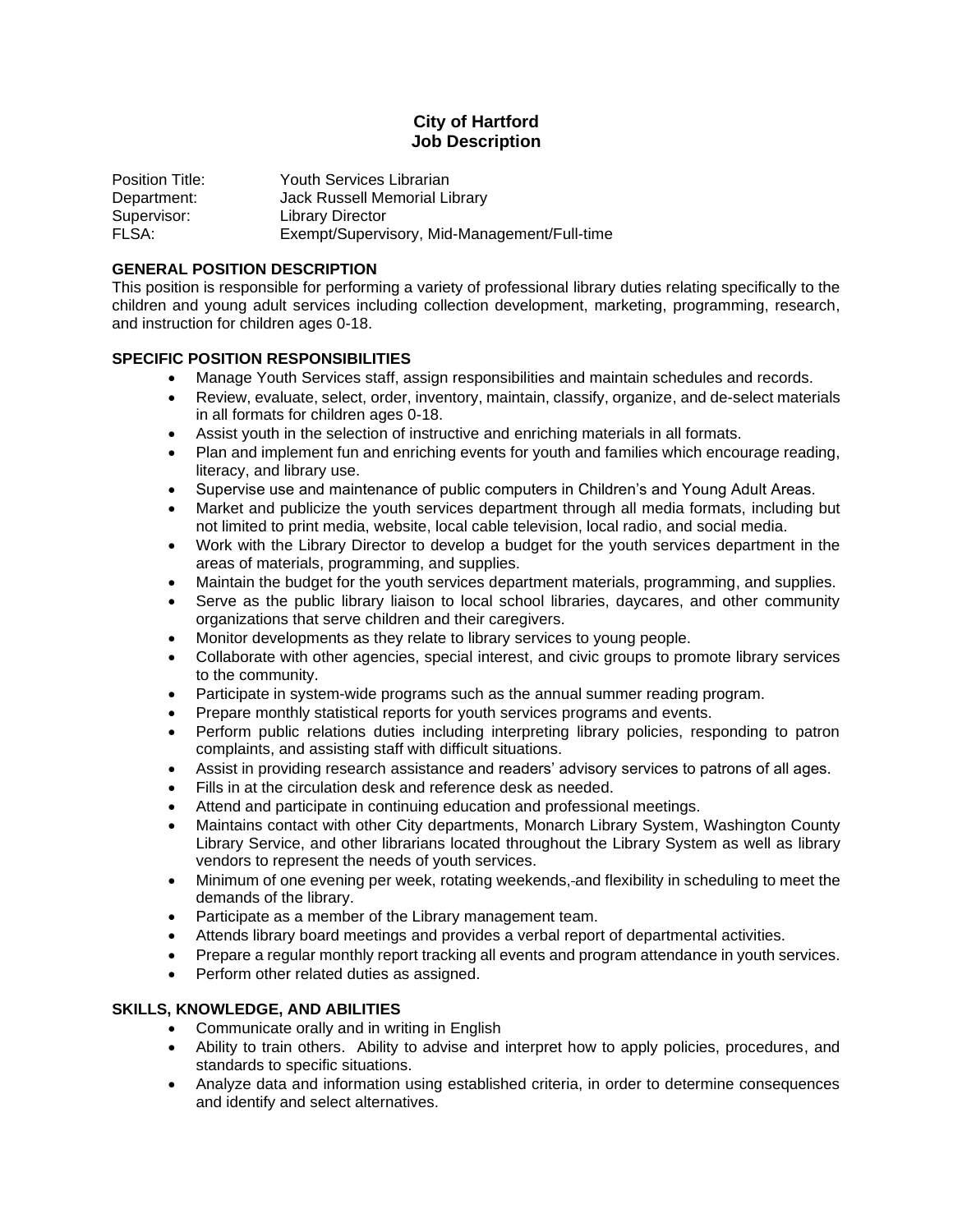- Compare, count, differentiate, measure, copy, record, and transcribe data and information. Ability to classify, compute, tabulate and categorize data.
- Utilize a variety of advisory data and information such as City ordinances, directories, State Statutes, procedures, guidelines, Library Board Policies, professional standards, and nonroutine correspondence.
- Calculate percentages, fractions, decimals, volumes, ratios, present values, and spatial relationships. Ability to interpret basic descriptive statistical reports.
- Perform cashier duties accurately.
- Work well under pressure and handle stressful situations, organize work, and set priorities, manage time and resources to meet deadlines and changing demands within the entire operation, and perform duties with a minimum of supervision.
- Knowledge of public library principles, practices, operations, and collection organization.
- Genuinely enjoys children, teens, and their caregivers and values the opportunity to be part of their lives.
- Knowledge of child and adolescent growth and development and the ability to incorporate that knowledge into programming and collection development.
- Extensive knowledge of literature and materials for children and youth.
- Effective communication with patrons and staff in a tactful, diplomatic and friendly manner.
- Knowledge of computer operations, computer proficiency, and experience and ability to teach computer skills.
- Effectively meet and interact with the public.
- Work effectively in cooperation with fellow employees as a member of the staff team.
- Resourcefulness and creativity in approach to requests.
- Make presentations to varying-sized groups of children and adults.
- Work in and maintain an environment that deals with sensitive and confidential information.

### **EDUCATION AND EXPERIENCE**

A Master's degree in Library Science from an ALA-accredited institution is preferred or a bachelor's degree in a related field with two (2) years of education and experience which provides the required knowledge, skills, and abilities. Knowledge of cataloging, Polaris, budgeting, and supervisory experience is desirable. Valid state driver's license or ability to obtain one within four months.

#### **PHYSICAL DEMANDS**

While performing the duties of this job, the employee is frequently required to sit, stand, walk, sit, use hands to finger, handle or feel objects, tools, or controls; talk and hear. The employee is occasionally required to reach with hands and arms, climb or balance, stoop, kneel, crouch, crawl, and smell.

The employee must regularly lift and/or move more than 50 pounds and frequently move book trucks up to 100 pounds. Specific vision abilities required by this job include close vision, distance vision, color vision, peripheral vision, depth perception, and the ability to adjust and focus.

### **WORK ENVIRONMENT**

The work environment characteristics described here are representative of those an employee encounters while performing the essential functions of this job. Reasonable accommodations may be made to enable individuals with disabilities to perform the essential functions. The noise level in the work environment is moderately quiet. While performing the duties of this job, the employee will primarily work in inside conditions.

Ability to work under generally safe and comfortable conditions where exposure to environmental factors such as repetitive computer keyboard use, irate individuals, and intimidation may cause discomfort and poses a limited risk of injury.

Work does involve flexible work hours, including evenings and weekends.

The duties listed are intended only as an illustration of the various types of work that may be performed.